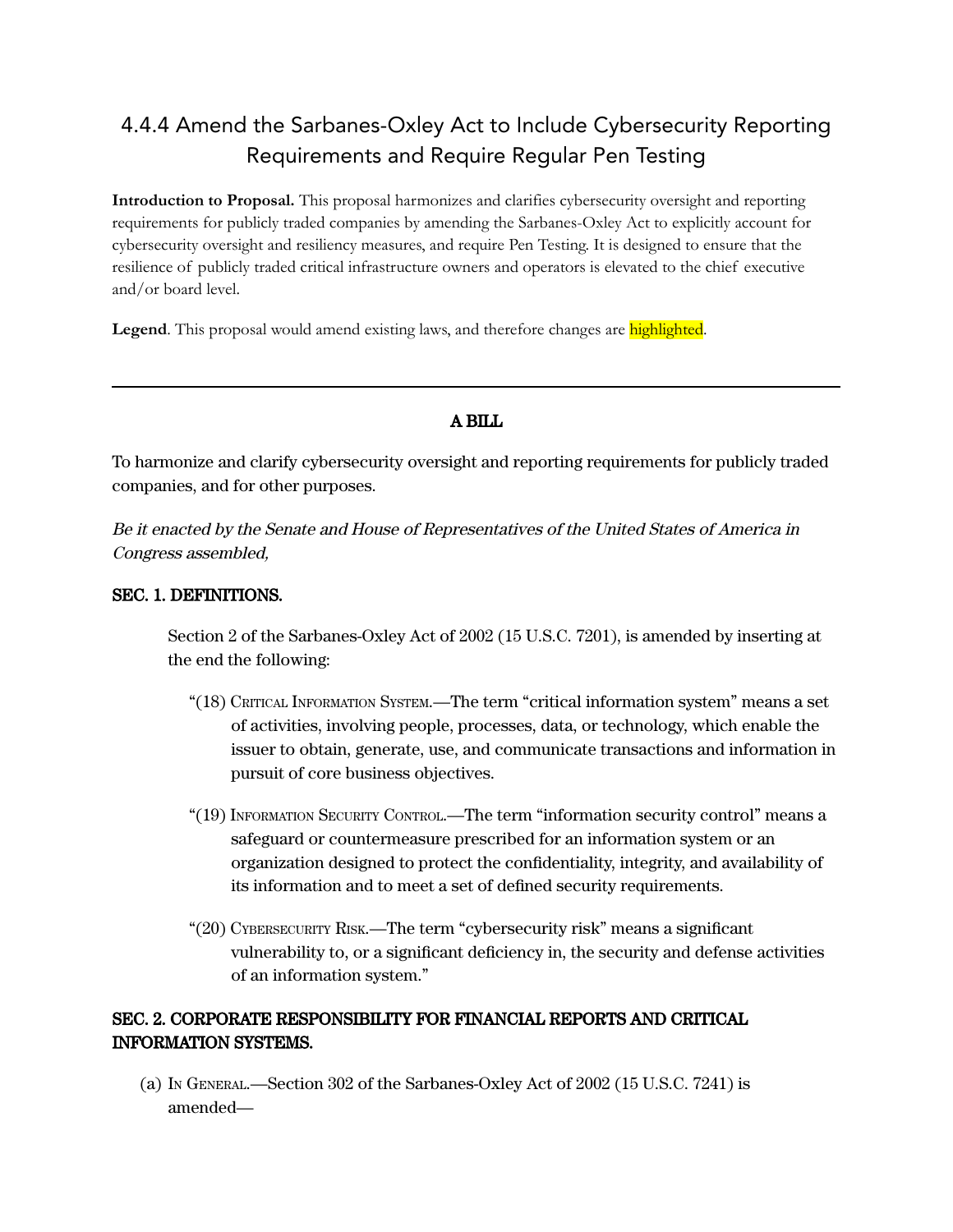- (1) in the section heading, by inserting "and critical information systems" after "reports";
- $(2)$  in subsection  $(a)$ 
	- (A) by inserting ", and the principal security, risk, or information security officer or officers" after "the principal financial officer or officers";
	- $(B)$  in paragraph  $(4)(A)$ , by inserting ", including information security controls" after "internal controls";
	- $(C)$  in paragraph  $(4)(B)$ , by inserting ", including information security controls," after "internal controls";
	- (D)in paragraph (4)(C), by inserting ", including information security controls," after "internal controls";
	- $(E)$  in paragraph  $(4)(D)$ , by inserting ", including information security controls," after "internal controls";
	- (F) in paragraph (5)(A), by inserting "and any significant cybersecurity risks in issuer's critical information systems" after "internal controls"; and
	- $(G)$  in paragraph  $(6)$ 
		- (i) by inserting ", including information security controls," after "significant changes in internal controls";
		- (ii) by inserting ", including information security controls," after "could significantly affect internal controls"; and
		- (iii) by inserting "cybersecurity risks," before "significant deficiencies".
- (b) CLERICAL AMENDMENT.—The table of contents of the Sarbanes-Oxley Act of 2002 (15 U.S.C. 7201) is amended by striking the item relating to section 302 and inserting the following new item:

"302. Corporate responsibility for financial reports and critical information systems.".

#### SEC. 3. MANAGEMENT ASSESSMENTS OF INTERNAL CONTROLS AND CRITICAL INFORMATION SYSTEMS.

(a) I<sup>N</sup> GENERAL.—Section 404 of the Sarbanes-Oxley Act of 2002 (15 U.S.C. 7241) is amended—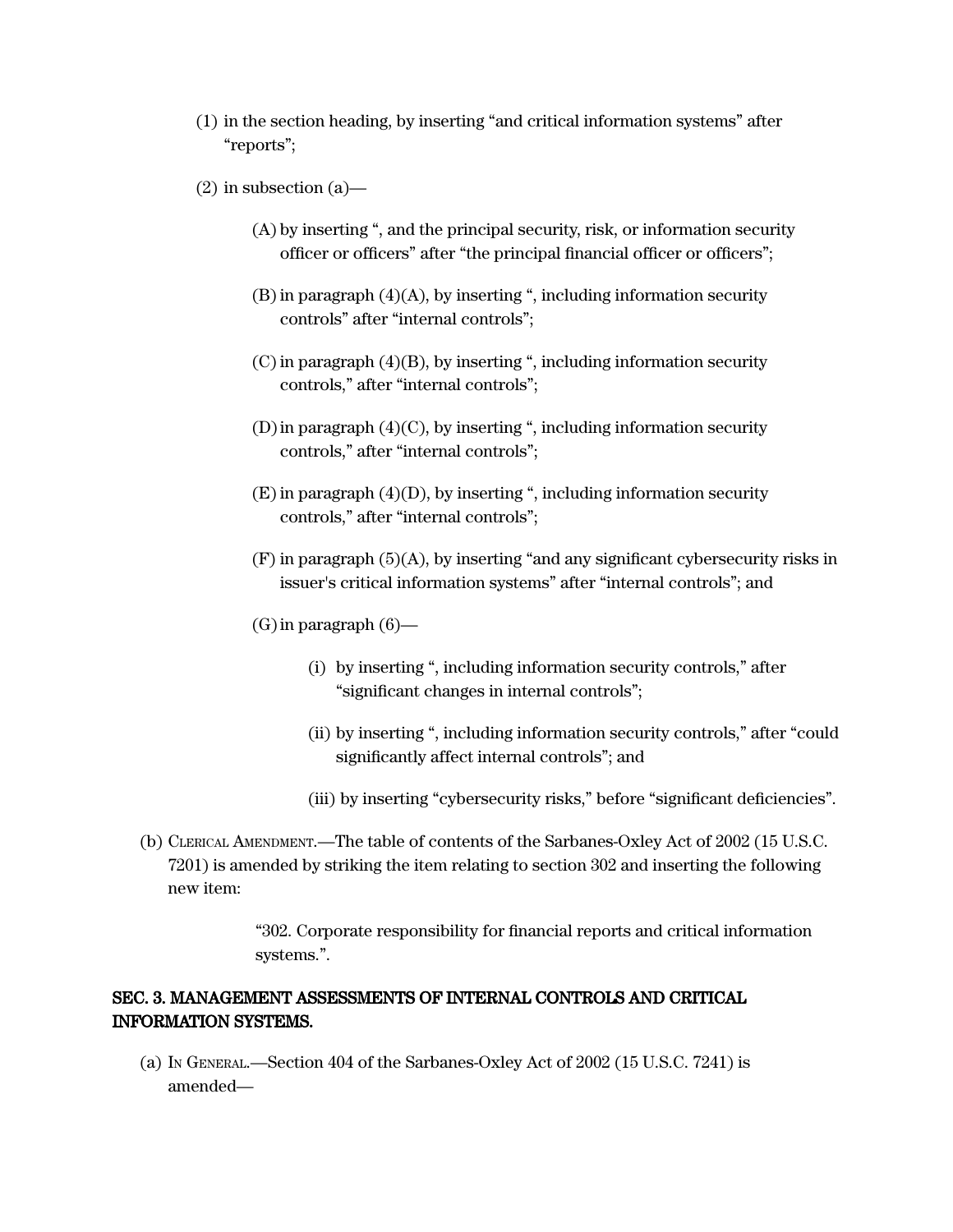- (1) in the section heading, by inserting "and critical information systems" after "controls";
- $(2)$  in subsection  $(a)$ 
	- (A) by redesignating paragraph (2) as paragraph (3);
	- (B) by inserting after paragraph (1) the following new paragraph (2);
		- "(2) state the responsibility of management for establishing and maintaining adequate internal information security controls, to include penetration testing, as applicable."; and
	- $(C)$  in paragraph  $(3)$ , as so redesignated by striking "of the issuer for financial reporting" and inserting "for financial reporting and the internal information security controls of the issuer";
- (3) by redesignating subsection (c) as subsection (d);
- (4) by inserting after subsection (b) the following new subsection (c):
	- $\degree$ (c) Information security control evaluation and reporting. With respect to the internal information security control assessment required by subsection (a), any third-party information security firm that prepares or issues a cyber or information security risk assessment for the issuer, other than an issuer that is an emerging growth company (as defined in section 78c of this title), shall attest to, and report on, the assessment made by the management of the issuer. An attestation made under this subsection shall be made in accordance with standards for attestation engagements issued or adopted by the Board. Any such attestation shall not be the subject of a separate engagement.";
- (5) in subsection (d), by inserting "and (c)" after "Subsection (b)"; and
- (6) by inserting after subsection (d) the following new subsection (e):
	- "(e) Guidance on information security reporting. The Commission shall issue guidance on how to describe information security issues in a way that does not compromise the reporting entity's security controls.".
- (b) CLERICAL AMENDMENT.—The table of contents of the Sarbanes-Oxley Act of 2002 (15 U.S.C. 7241) is amended by striking the item relating to section 404 and inserting the following new item:

"404. Management assessment of internal controls and critical information systems.".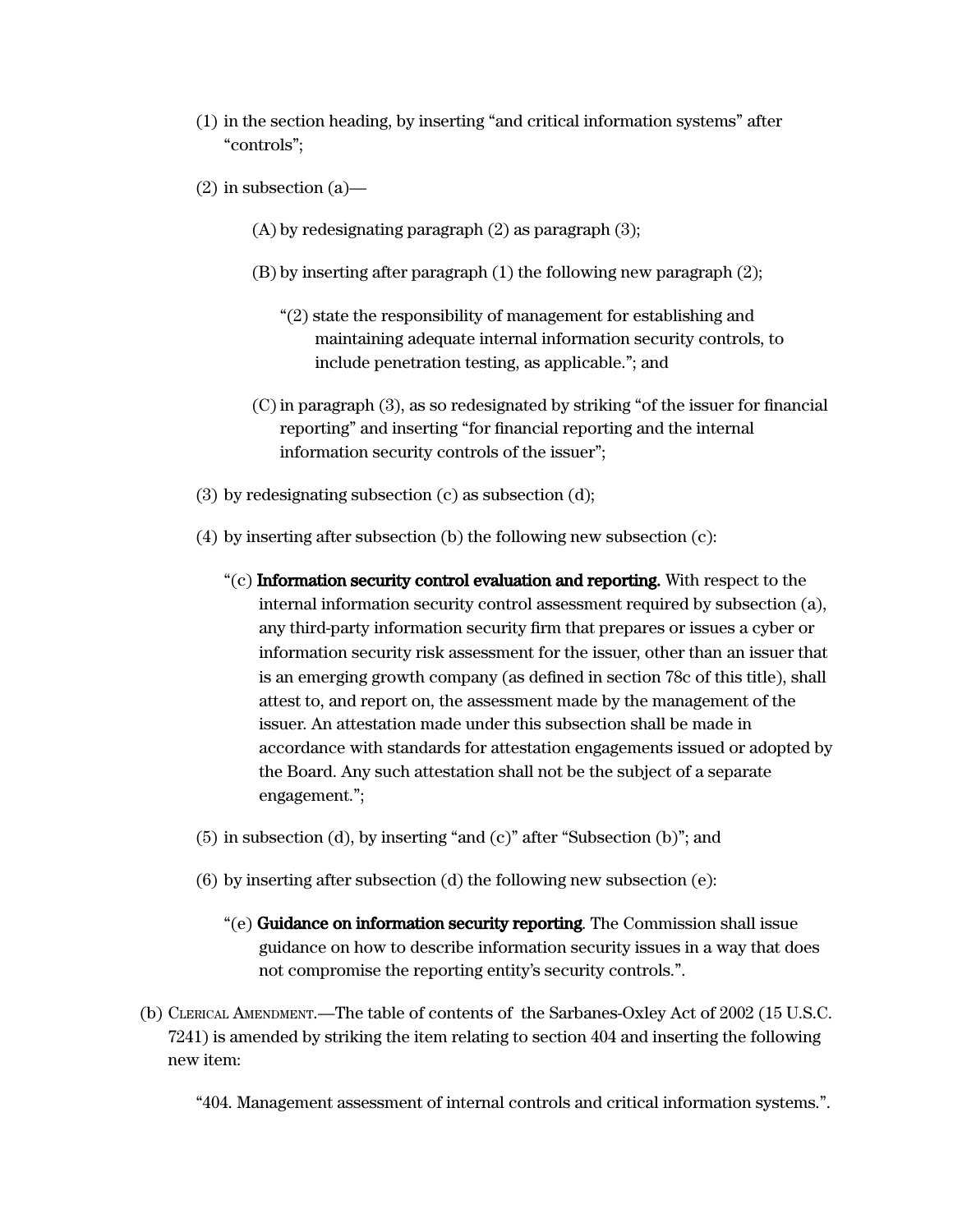## **§ 2. Definitions**

Except as otherwise specifically provided in this Act, in this Act, the following definitions shall apply:

**(1)** Appropriate State regulatory authority. The term "appropriate State regulatory authority" means the State agency or other authority responsible for the licensure or other regulation of the practice of accounting in the State or States having jurisdiction over a registered public accounting firm or associated person thereof, with respect to the matter in question.

**--------------------------------------------------------------------------------------------------------------------**

- **(2)** Audit. The term "audit" means an examination of the financial statements of any issuer by an independent public accounting firm in accordance with the rules of the Board or the Commission (or, for the period preceding the adoption of applicable rules of the Board under section 103 [*15 [USCS](https://advance.lexis.com/api/document?collection=statutes-legislation&id=urn:contentItem:8S9D-W4W2-8T6X-736X-00000-00&context=) § 7213*], in accordance with then-applicable generally accepted auditing and related standards for such purposes), for the purpose of expressing an opinion on such statements.
- **(3)** Audit committee. The term "audit committee" means—
- **(A)** a committee (or equivalent body) established by and amongst the board of directors of an issuer for the purpose of overseeing the accounting, and financial reporting processes of the issuer and audits of the financial statements of the issuer; and
- **(B)** if no such committee exists with respect to an issuer, the entire board of directors of the issuer.
- **(4)** Audit report. The term "audit report" means a document or other record—
- **(A)** prepared following an audit performed for purposes of compliance by an issuer with the requirements of the securities laws; and
- **(B)** in which a public accounting firm either—
- **(i)** sets forth the opinion of that firm regarding a financial statement, report, or other document; or
- **(ii)** asserts that no such opinion can be expressed.
- **(5)** Board. The term "Board" means the Public Company Accounting Oversight Board established under section 101 [*15 [USCS](https://advance.lexis.com/api/document?collection=statutes-legislation&id=urn:contentItem:8S9D-W4W2-8T6X-736V-00000-00&context=) § 7211*].
- **(6)** Commission. The term "Commission" means the Securities and Exchange Commission.
- **(7)** Issuer. The term "issuer" means an issuer (as defined in section 3 of the Securities Exchange Act of 1934 (*[15](https://advance.lexis.com/api/document?collection=statutes-legislation&id=urn:contentItem:8S9D-W4W2-8T6X-7000-00000-00&context=) [U.S.C.](https://advance.lexis.com/api/document?collection=statutes-legislation&id=urn:contentItem:8S9D-W4W2-8T6X-7000-00000-00&context=) 78c*)), the securities of which are registered under section 12 of that Act (*15 [U.S.C.](https://advance.lexis.com/api/document?collection=statutes-legislation&id=urn:contentItem:8S9D-W4W2-8T6X-7010-00000-00&context=) 78l*), or that is required to file reports under section 15(d) (*15 U.S.C. [78o\(d\)](https://advance.lexis.com/api/document?collection=statutes-legislation&id=urn:contentItem:8S9D-W4W2-8T6X-7018-00000-00&context=)*), or that files or has filed a registration statement that has not yet become effective under the Securities Act of 1933 (*15 [U.S.C.](https://advance.lexis.com/api/document?collection=statutes-legislation&id=urn:contentItem:8S9D-W4V2-8T6X-753D-00000-00&context=) 77a* et seq.), and that it has not withdrawn.
- **(8)** Non-audit services. The term "non-audit services" means any professional services provided to an issuer by a registered public accounting firm, other than those provided to an issuer in connection with an audit or a review of the financial statements of an issuer.
- **(9)** Person associated with a public accounting firm.
- **(A)** In general. The terms "person associated with a public accounting firm" (or with a "registered public accounting firm") and "associated person of a public accounting firm" (or of a "registered public accounting firm") mean any individual proprietor, partner, shareholder, principal, accountant, or other professional employee of a public accounting firm, or any other independent contractor or entity that, in connection with the preparation or issuance of any audit report—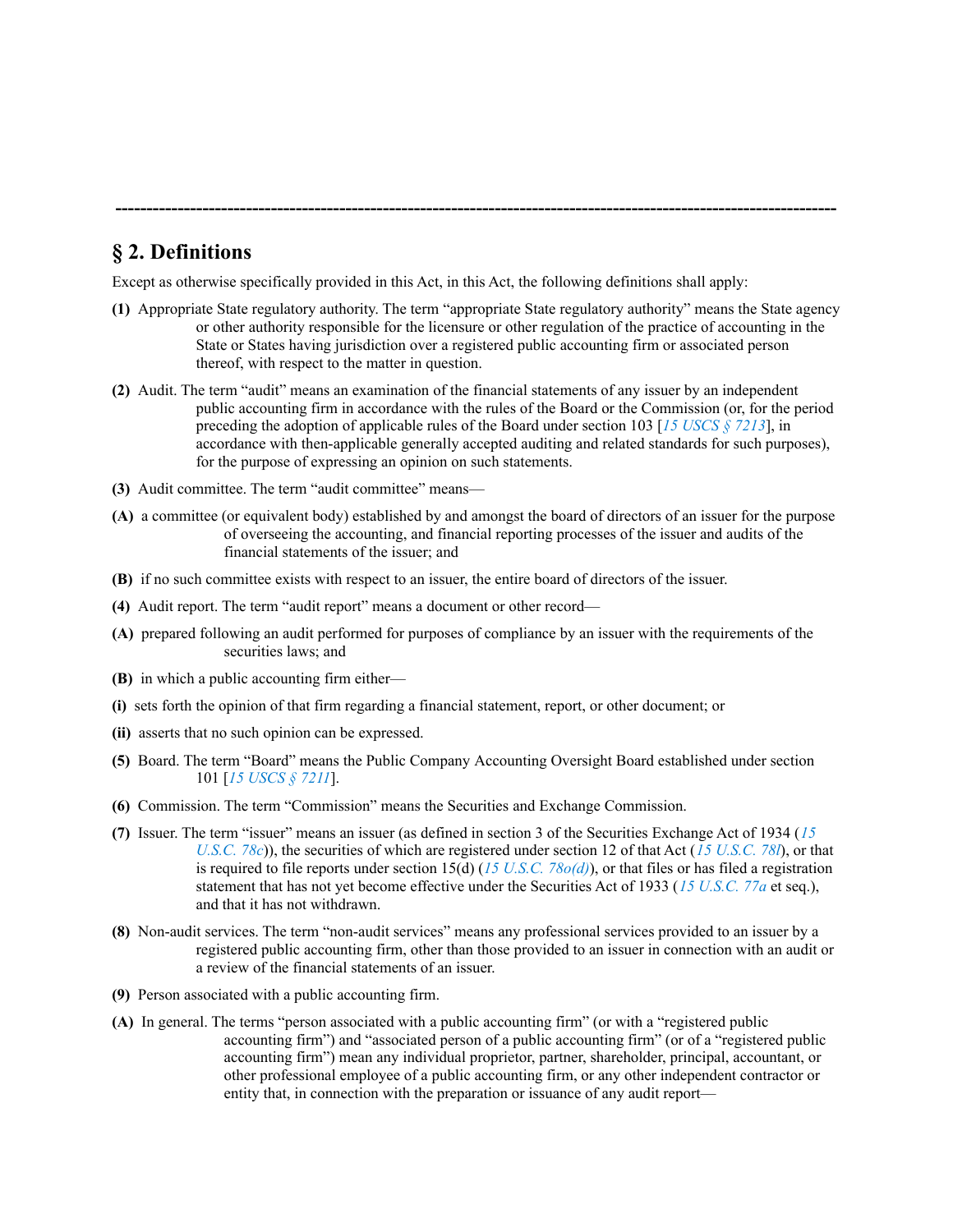- **(i)** shares in the profits of, or receives compensation in any other form from, that firm; or
- **(ii)** participates as agent or otherwise on behalf of such accounting firm in any activity of that firm.
- **(B)** Exemption authority. The Board may, by rule, exempt persons engaged only in ministerial tasks from the definition in subparagraph (A), to the extent that the Board determines that any such exemption is consistent with the purposes of this Act, the public interest, or the protection of investors.
- **(C)** Investigative and enforcement authority. For purposes of sections 3(c), 101(c), 105, and 107(c) [*15 [USCS](https://advance.lexis.com/api/document?collection=statutes-legislation&id=urn:contentItem:8S9D-W4W2-8T6X-736S-00000-00&context=) § [7202\(c\)](https://advance.lexis.com/api/document?collection=statutes-legislation&id=urn:contentItem:8S9D-W4W2-8T6X-736S-00000-00&context=)*, *[7211\(c\)](https://advance.lexis.com/api/document?collection=statutes-legislation&id=urn:contentItem:8S9D-W4W2-8T6X-736V-00000-00&context=)*, *[7215](https://advance.lexis.com/api/document?collection=statutes-legislation&id=urn:contentItem:8S9D-W4W2-8T6X-7370-00000-00&context=)*, and *[7217\(c\)](https://advance.lexis.com/api/document?collection=statutes-legislation&id=urn:contentItem:8S9D-W4W2-8T6X-7372-00000-00&context=)*] and the rules of the Board and Commission issued thereunder, except to the extent specifically excepted by such rules, the terms defined in subparagraph (A) shall include any person associated, seeking to become associated, or formerly associated with a public accounting firm, except that—
- **(i)** the authority to conduct an investigation of such person under section 105(b) [15 *USCS*  $\frac{5}{2}$  *[7215\(b\)](https://advance.lexis.com/api/document?collection=statutes-legislation&id=urn:contentItem:8S9D-W4W2-8T6X-7370-00000-00&context=)*] shall apply only with respect to any act or practice, or omission to act, by the person while such person was associated or seeking to become associated with a registered public accounting firm; and
- **(ii)** the authority to commence a disciplinary proceeding under section  $105(c)(1)$  [15 *USCS*  $\frac{8}{3}$  *[7215\(c\)\(1\)](https://advance.lexis.com/api/document?collection=statutes-legislation&id=urn:contentItem:8S9D-W4W2-8T6X-7370-00000-00&context=)*], or impose sanctions under section  $105(c)(4)$  [15 *USCS § [7215\(c\)\(4\)](https://advance.lexis.com/api/document?collection=statutes-legislation&id=urn:contentItem:8S9D-W4W2-8T6X-7370-00000-00&context=)*], against such person shall apply only with respect to—
- **(I)** conduct occurring while such person was associated or seeking to become associated with a registered public accounting firm; or
- **(II)** non-cooperation, as described in section 105(b)(3) [15 *USCS*  $\frac{57215(b)(3)}{3}$  $\frac{57215(b)(3)}{3}$  $\frac{57215(b)(3)}{3}$ , with respect to a demand in a Board investigation for testimony, documents, or other information relating to a period when such person was associated or seeking to become associated with a registered public accounting firm.
- **(10)** Professional standards. The term "professional standards" means—
- **(A)** accounting principles that are—
- **(i)** established by the standard setting body described in section 19(b) of the Securities Act of 1933 [*15 [USCS](https://advance.lexis.com/api/document?collection=statutes-legislation&id=urn:contentItem:8S9D-W4V2-8T6X-7546-00000-00&context=) § [77s\(b\)](https://advance.lexis.com/api/document?collection=statutes-legislation&id=urn:contentItem:8S9D-W4V2-8T6X-7546-00000-00&context=)*], as amended by this Act, or prescribed by the Commission under section 19(a) of that Act (15 U.S.C. 17a(s) [77s(a)] [*15 USCS § [77s\(a\)](https://advance.lexis.com/api/document?collection=statutes-legislation&id=urn:contentItem:8S9D-W4V2-8T6X-7546-00000-00&context=)*]) or section 13(b) of the Securities Exchange Act of 1934 (*15 U.S.C. [78a\(m\)](https://advance.lexis.com/api/document?collection=statutes-legislation&id=urn:contentItem:8S9D-W4V2-8T6X-7566-00000-00&context=)* [78m(b)] [*15 USCS § [78m\(b\)](https://advance.lexis.com/api/document?collection=statutes-legislation&id=urn:contentItem:8S9D-W4W2-8T6X-7012-00000-00&context=)*]); and
- **(ii)** relevant to audit reports for particular issuers, or dealt with in the quality control system of a particular registered public accounting firm; and
- **(B)** auditing standards, standards for attestation engagements, quality control policies and procedures, ethical and competency standards, and independence standards (including rules implementing title II) that the Board or the Commission determines—
- **(i)** relate to the preparation or issuance of audit reports for issuers; and
- **(ii)** are established or adopted by the Board under section  $103(a)$  [15 *USCS*  $\zeta$  *[7213\(a\)](https://advance.lexis.com/api/document?collection=statutes-legislation&id=urn:contentItem:8S9D-W4W2-8T6X-736X-00000-00&context=)*], or are promulgated as rules of the Commission.
- **(11)** Public accounting firm. The term "public accounting firm" means—
- **(A)** a proprietorship, partnership, incorporated association, corporation, limited liability company, limited liability partnership, or other legal entity that is engaged in the practice of public accounting or preparing or issuing audit reports; and
- **(B)** to the extent so designated by the rules of the Board, any associated person of any entity described in subparagraph (A).
- **(12)** Registered public accounting firm. The term "registered public accounting firm" means a public accounting firm registered with the Board in accordance with this Act.
- **(13)** Rules of the Board. The term "rules of the Board" means the bylaws and rules of the Board (as submitted to, and approved, modified, or amended by the Commission, in accordance with section 107 [*15 [USCS](https://advance.lexis.com/api/document?collection=statutes-legislation&id=urn:contentItem:8S9D-W4W2-8T6X-7372-00000-00&context=) §*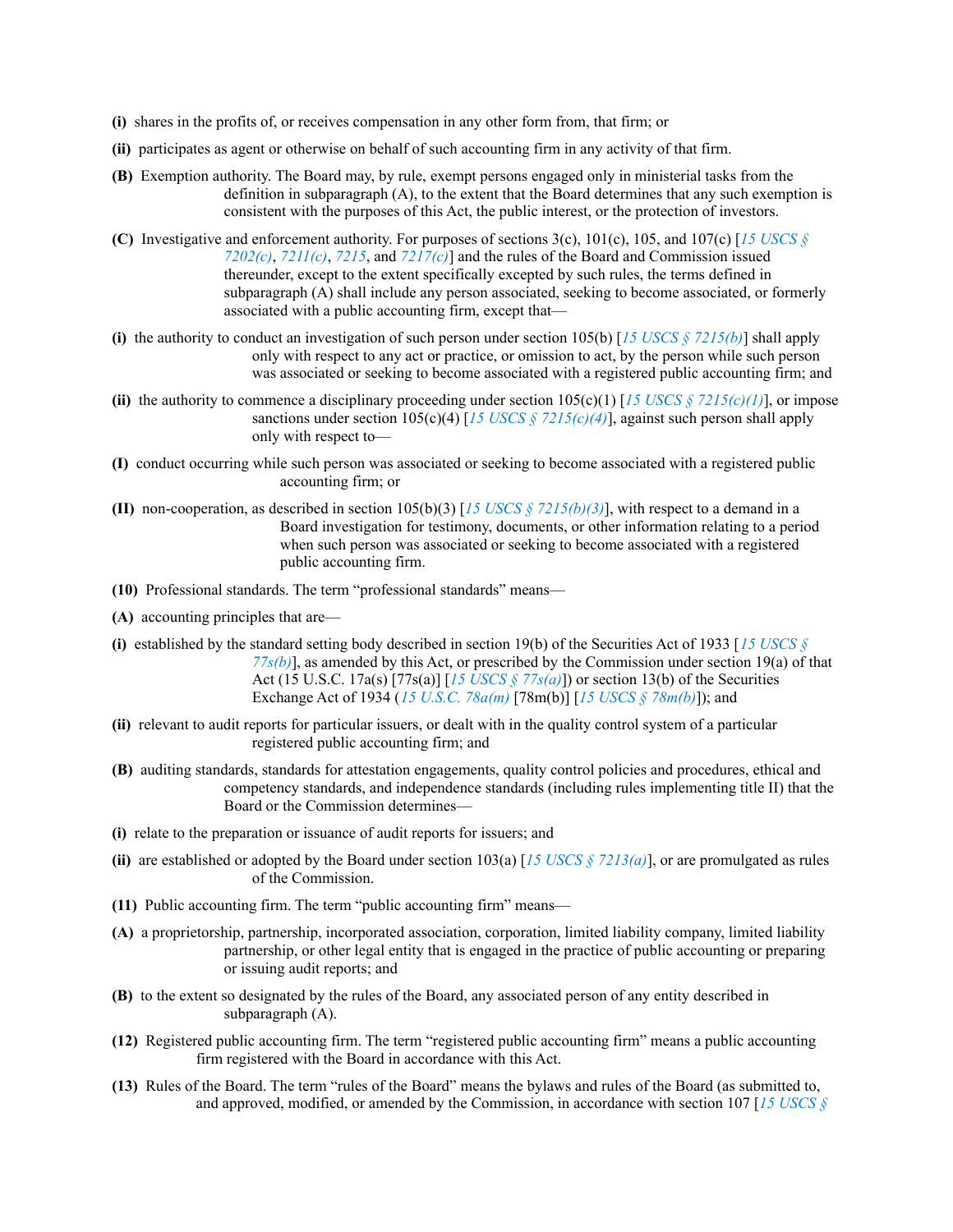*[7217](https://advance.lexis.com/api/document?collection=statutes-legislation&id=urn:contentItem:8S9D-W4W2-8T6X-7372-00000-00&context=)*]), and those stated policies, practices, and interpretations of the Board that the Commission, by rule, may deem to be rules of the Board, as necessary or appropriate in the public interest or for the protection of investors.

- **(14)** Security. The term "security" has the same meaning as in section 3(a) of the Securities Exchange Act of 1934 (*15 [U.S.C.](https://advance.lexis.com/api/document?collection=statutes-legislation&id=urn:contentItem:8S9D-W4W2-8T6X-7000-00000-00&context=) 78c(a)*).
- **(15)** Securities laws. The term "securities laws" means the provisions of law referred to in section 3(a)(47) of the Securities Exchange Act of 1934 (*15 U.S.C. [78c\(a\)\(47\)](https://advance.lexis.com/api/document?collection=statutes-legislation&id=urn:contentItem:8S9D-W4W2-8T6X-7000-00000-00&context=)*), as amended by this Act, and includes the rules, regulations, and orders issued by the Commission thereunder.
- **(16)** State. The term "State" means any State of the United States, the District of Columbia, Puerto Rico, the Virgin Islands, or any other territory or possession of the United States.
- **(17)** Foreign auditor oversight authority. The term "foreign auditor oversight authority" means any governmental body or other entity empowered by a foreign government to conduct inspections of public accounting firms or otherwise to administer or enforce laws related to the regulation of public accounting firms.
- (18) Critical Information System.—The term "critical information system" means a set of activities, involving people, processes, data, or technology, which enable the issuer to obtain, generate, use, and communicate transactions and information in pursuit of core business objectives.
- (19) Information Security Control.—The term "information security control" means a safeguard or countermeasure prescribed for an information system or an organization designed to protect the confidentiality, integrity, and availability of its information and to meet a set of defined security requirements.
- (20) Cybersecurity Risk.—The term "cybersecurity risk" means a significant vulnerability to, or a significant deficiency in, the security and defense activities of an information system.".

## **§ 302. Corporate responsibility for financial reports and critical information systems**

- **(a) Regulations required.** The Commission shall, by rule, require, for each company filing periodic reports under section 13(a) or 15(d) of the Securities Exchange Act of 1934 (*15 [U.S.C.](https://advance.lexis.com/api/document?collection=statutes-legislation&id=urn:contentItem:8S9D-W4W2-8T6X-7012-00000-00&context=) 78m*, *[78o\(d\)](https://advance.lexis.com/api/document?collection=statutes-legislation&id=urn:contentItem:8S9D-W4W2-8T6X-7018-00000-00&context=)*), that the principal executive officer or officers and the principal financial officer or officers, and the principal security, risk, or information security officer or officers or persons performing similar functions, certify in each annual or quarterly report filed or submitted under either such section of such Act that—
- **(1)** the signing officer has reviewed the report;
- **(2)** based on the officer's knowledge, the report does not contain any untrue statement of a material fact or omit to state a material fact necessary in order to make the statements made, in light of the circumstances under which such statements were made, not misleading;
- **(3)** based on such officer's knowledge, the financial statements, and other financial information included in the report, fairly present in all material respects the financial condition and results of operations of the issuer as of, and for, the periods presented in the report;
- **(4)** the signing officers—
- **(A)** are responsible for establishing and maintaining internal controls, including information security controls;
- **(B)** have designed such internal controls, including information security controls, to ensure that material information relating to the issuer and its consolidated subsidiaries is made known to such officers by others within those entities, particularly during the period in which the periodic reports are being prepared;
- **(C)** have evaluated the effectiveness of the issuer's internal controls, including including information security controls, as of a date within 90 days prior to the report; and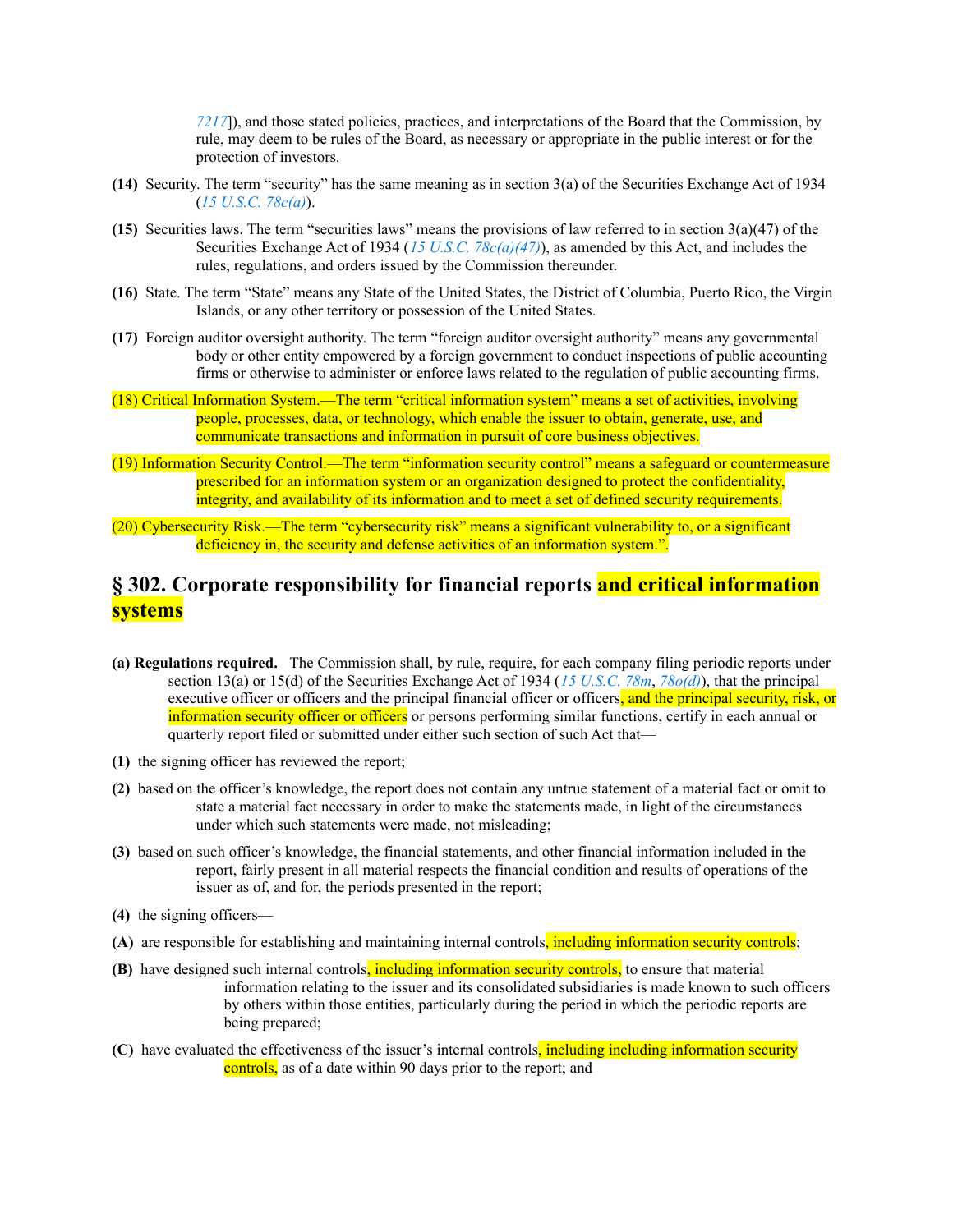- **(D)** have presented in the report their conclusions about the effectiveness of their internal controls, including information security controls, based on their evaluation as of that date:
- **(5)** the signing officers have disclosed to the issuer's auditors and the audit committee of the board of directors (or persons fulfilling the equivalent function)—
- **(A)** all significant deficiencies in the design or operation of internal controls which could adversely affect the issuer's ability to record, process, summarize, and report financial data and have identified for the issuer's auditors any material weaknesses in internal controls and any significant cybersecurity risks in issuer's critical information systems; and
- **(B)** any fraud, whether or not material, that involves management or other employees who have a significant role in the issuer's internal controls; and
- **(6)** the signing officers have indicated in the report whether or not there were significant changes in internal controls, including information security controls, or in other factors that could significantly affect internal controls, including information security controls, subsequent to the date of their evaluation, including any corrective actions with regard to **cybersecurity risks**, significant deficiencies and material weaknesses.
- **(b) Foreign reincorporations have no effect.** Nothing in this section 302 [this section] shall be interpreted or applied in any way to allow any issuer to lessen the legal force of the statement required under this section 302 [this section], by an issuer having reincorporated or having engaged in any other transaction that resulted in the transfer of the corporate domicile or offices of the issuer from inside the United States to outside of the United States.
- **(c) Deadline.** The rules required by subsection (a) shall be effective not later than 30 days after the date of enactment of this Act [enacted July 30, 2002].

## **§ 404. Management assessment of internal controls and critical information systems**

- **(a) Rules required.** The Commission shall prescribe rules requiring each annual report required by section 13(a) or 15(d) of the Securities Exchange Act of 1934 (*15 [U.S.C.](https://advance.lexis.com/api/document?collection=statutes-legislation&id=urn:contentItem:8S9D-W4W2-8T6X-7012-00000-00&context=) 78m* or *[78o\(d\)](https://advance.lexis.com/api/document?collection=statutes-legislation&id=urn:contentItem:8S9D-W4W2-8T6X-7018-00000-00&context=)*) to contain an internal control report, which shall—
- (1) state the responsibility of management for establishing and maintaining an adequate internal control structure and procedures for financial reporting; and
- (2) state the responsibility of management for establishing and maintaining adequate internal information security controls, to include penetration testing, as applicable.
- (3) contain an assessment, as of the end of the most recent fiscal year of the issuer, of the effectiveness of the internal control structure and procedures of the issuer for financial reporting for financial reporting and the internal information security controls of the issuer.
- (b) Internal control evaluation and reporting. With respect to the internal control assessment required by subsection (a), each registered public accounting firm that prepares or issues the audit report for the issuer, other than an issuer that is an emerging growth company (as defined in section 3 of the Securities Exchange Act of 1934 [*15 [USCS](https://advance.lexis.com/api/document?collection=statutes-legislation&id=urn:contentItem:8S9D-W4W2-8T6X-7000-00000-00&context=) § 78c*]), shall attest to, and report on, the assessment made by the management of the issuer. An attestation made under this subsection shall be made in accordance with standards for attestation engagements issued or adopted by the Board. Any such attestation shall not be the subject of a separate engagement.
- (c) Information security control evaluation and reporting. With respect to the internal information security control assessment required by subsection (a), any third-party information security firm that prepares or issues a cyber or information security risk assessment for the issuer, other than an issuer that is an emerging growth company (as defined in section 78c of this title), shall attest to, and report on, the assessment made by the